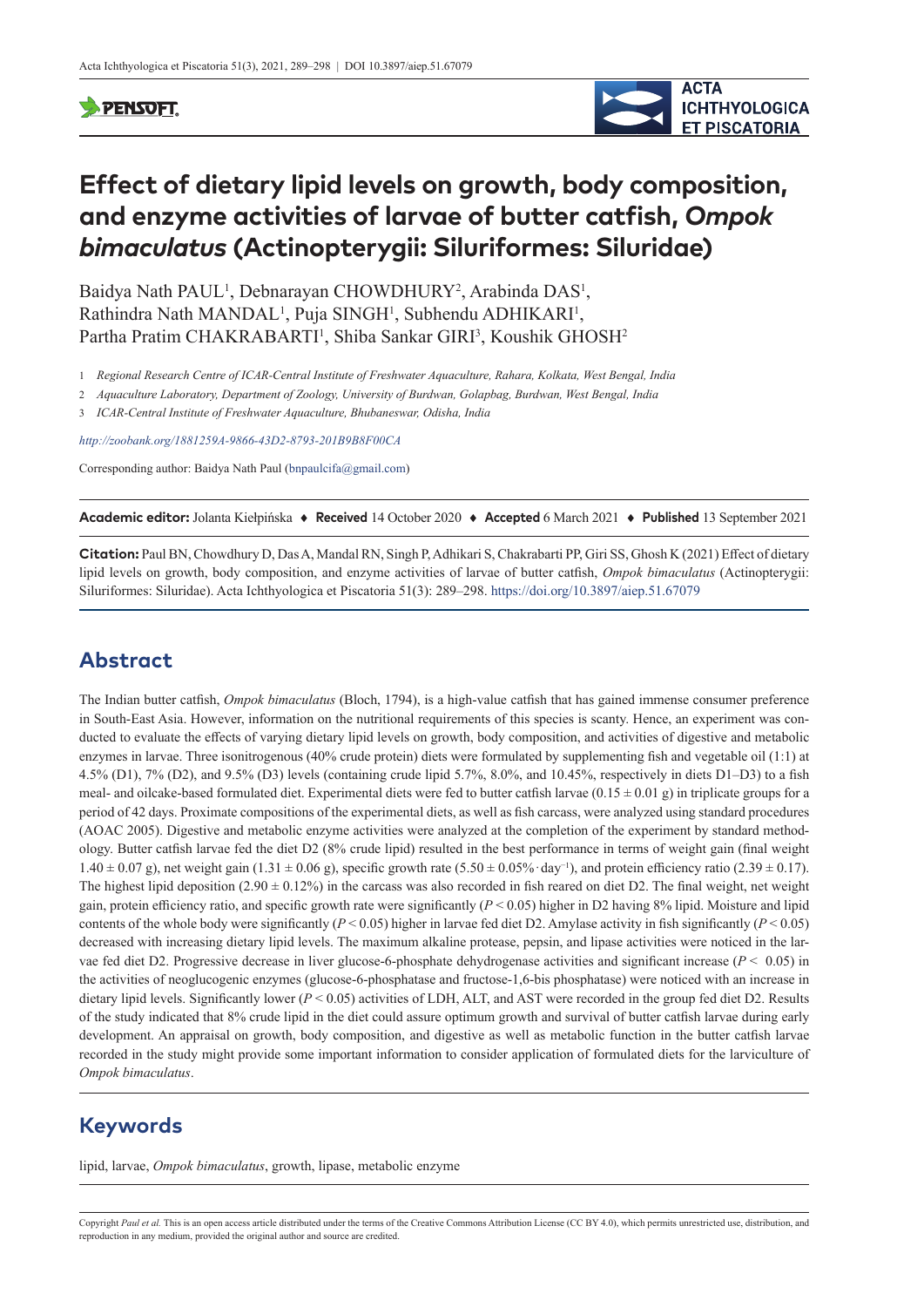### **Introduction**

The Indian butter catfish, *Ompok bimaculatus* (Bloch, 1794), is indigenous to the South East Asian countries (Giri et al. 2019) and has recently gained immense importance because of its good taste, high lipoprotein, low fat, soft bony structure, and competitive prices (Rawat et al. 2018). It is an excellent source of ω-3 and ω-6 fatty acids, vitamins, minerals, protein, and fat (Paul et al. 2018). The wild population of *O. bimaculatus* has sharply declined due to ecological changes and indiscriminate fishing. Thus, the species has been categorized under the "near threatened" category by the IUCN Red List and faces a risk of extinction in nature (Lakra et al. 2010; IUCN 2014). Considering high demand, price, and IUCN status, the species has been prioritized for diversification of aquaculture as well as for conservation and restocking programs (Debnath et al. 2016). Although its aquaculture potential has been realized, the species has not yet received adequate attention due to insufficient information on larval rearing and culture technology.

The successful culture of any fish species largely depends on the accessibility of nutritionally balanced practical diets. Although species of the genus *Ompok* have been generally recognized as carnivorous to omnivorous, reports on nutritional requirements of the species are scanty (Chakrabarti et al. 2012). Therefore, no commercially formulated diet has yet been available for this species. Since captive breeding of *O. bimaculatus* has been established (Raizada et al. 2013), it is necessary to develop larval diets to ensure growth and survivability of the species during the stages of early development, which is essential for reliable and regular supply of the fish for widespread commercial production. A previous study conducted on *O. bimaculatus* larvae determined a required level of 40% crude protein in the diets for this species (Paul et al. 2020).

However, dietary protein requirements are known to be affected by the amount of non-protein energy sources in the diet (NRC 2011). When non-protein energy is insufficient, a part of dietary protein may be catabolized to supply energy affecting the growth of the organism. Therefore, supplementation of energy-yielding nutrients, mainly lipid has been suggested as a strategy to improve protein utilization in fish (Sankian et al. 2017). Supplementation of lipid rather than carbohydrate as a source of non-protein energy is generally more effective for enhancing dietary energy level as lipid is an energy-dense nutrient that is readily metabolized by fish, particularly the carnivorous one (NRC 1993). Further, all-round development and well being of fish are known to be greatly influenced by dietary lipids that are not only important as an energy source but also for the supply of essential fatty acids as well as carrier of fat-soluble vitamins (Glencross 2009). Moreover, the incorporation of a proper amount of lipid seems to be important as lipid level determines the palatability of the diet (Boonyaratpalin 1991). Therefore, the presently reported study was conducted to determine

the effects of dietary lipid levels on the growth, survivability, body composition, and activities of digestive as well as metabolic enzymes in butter catfish larvae.

Vegetable and fish oils are rich in different fatty acids, which were recognized as effective for diverse freshwater fish species (Paul et al. 2011). Hence, in the presently reported study, a practical diet was fortified with a combination of vegetable and fish oils (1:1) to have the desired lipid levels in the diets. The nutrient utilization and digestive physiology in fish are indicated by the activity of digestive and metabolic enzymes that ultimately affect the growth and development of fish (Chen and Zhang 2004; Wei et al. 2010). Therefore, the presently reported study considered an appraisal of digestive enzymes and some key metabolic enzymes to evaluate the effects of formulated diets with varying lipid levels. The results of the study could be helpful to provide some important information for feed formulation of *O. bimaculatus* larvae.

# **Materials and methods**

#### **Experimental diets**

Three experimental diets were formulated by incorporating equal proportions of fish oil (cod liver oil) and vegetable oil (sunflower oil)  $(1:1)$  at 4.5%  $(D1)$ , 7%  $(D2)$ , and 9.5% (D3) levels to a basal mixture of fish meal (**FM**), soybean meal (**SBM**), and groundnut oil cake (**GNOC**). After analysis of lipid content of the feed, it was noticed to contain 5.7%, 8.0%, and 10.5% crude lipids, respectively. The amount of lipid sources used was adjusted at the expense of wheat flour. A vitamin–mineral premix was added to the diets as per Paul et al. (1997). Dietary ingredients were finely powdered, sieved to obtain uniform particle size (<400 μm in diameter), mixed thoroughly, and fortified with a calculated amount of vitamin-mineral premix and oil sources. The prepared powered feeds were stored in a freezer at –20°C until use.

#### **Experimental fish and feeding trial**

The experiment was conducted at the Regional Research Centre of ICAR-Central Institute of Freshwater Aquaculture, Rahara, Kolkata. Farm-raised larvae of the butter catfish were collected from ICAR-Central Institute of Freshwater Aquaculture, Kalyani Field Station, and acclimatized to the laboratory condition for one week in fiber-reinforced plastic (**FRP**) tanks with the provision of continuous aeration. During this period the larvae were fed a basal formulated diet and natural food (mixed zooplankton and chopped tubifex). After acclimatization, the larvae (mean weight  $0.15 \pm 0.02$  g; length  $22.65 \pm 1.02$ 1.70 mm; 14 days old) were randomly distributed in 9 FRP tanks at a stocking density of 50 fish per tank. Thus, there were three replicates for each dietary group. The experiment was conducted in 150 L FRP tanks, each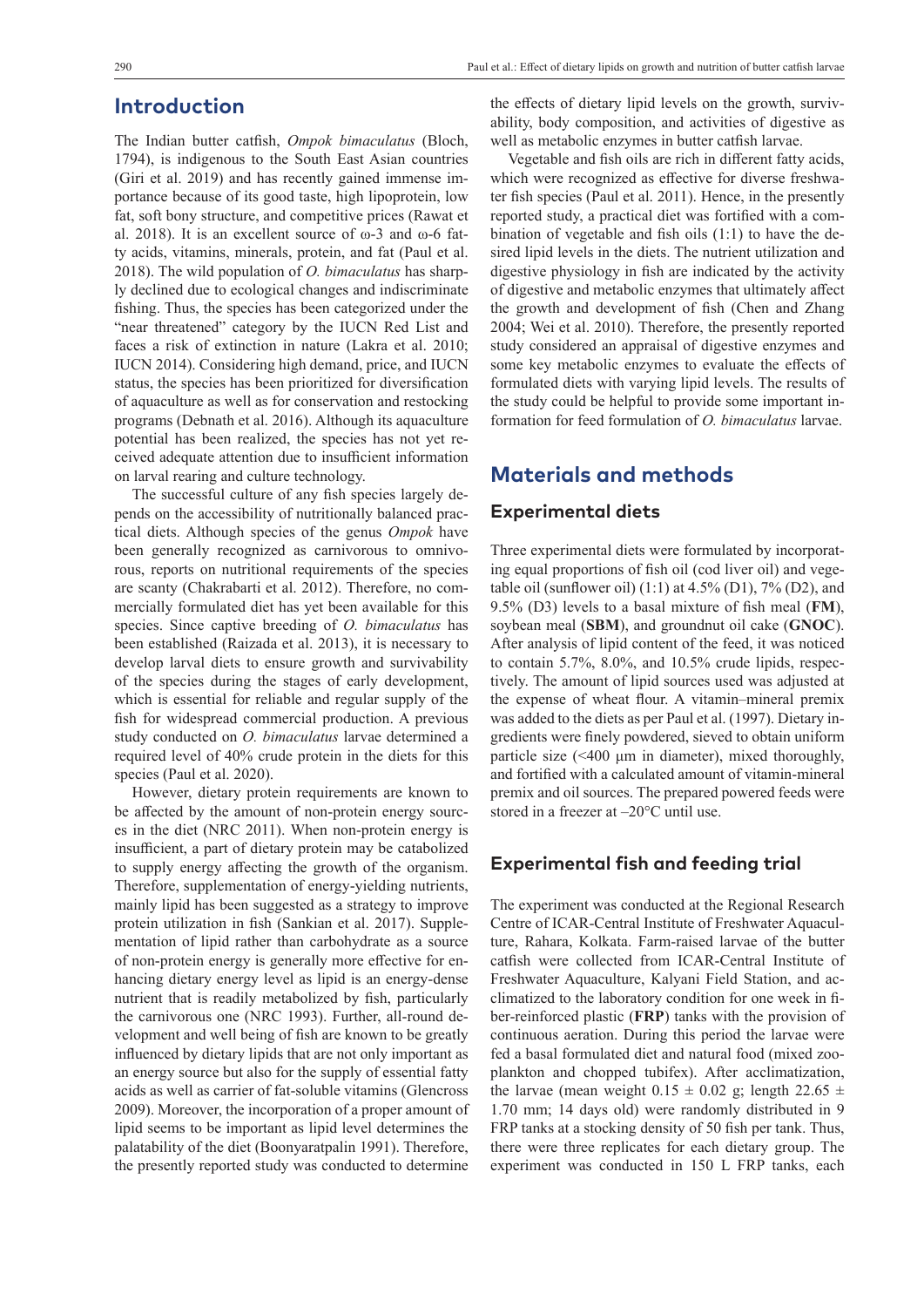containing 50 L of water, with continuous aeration and water exchange at every 5 days interval. The powdered feed mixtures were made to soft dough with distilled water and the fish were fed ad libitum to apparent satiation twice daily, at 10.00 and 16.00 h, for 42 days. Feed consumption and mortality in each tank were recorded separately, and the survival rate was calculated. During the experimental period, water quality parameters were monitored on weekly basis following the standard methods of the American Public Health Association (APHA 2005) and noticed to vary within the acceptable range (temperature 28–30°C; pH 6.8–7.7, dissolved oxygen 6.8–7.4 mg · L<sup>-1</sup>, total alkalinity 230–240 mg · L<sup>-1</sup>, ammonia 0.26–0.64 mg · L<sup>-1</sup>, nitrite 0.001–0.003 mg · L<sup>-1</sup>, nitrate  $0.002 - 0.074$  mg  $\cdot$  L<sup>-1</sup>).

### **Proximate composition of experimental diets and fish carcass**

Proximate compositions of the experimental diets, as well as fish carcass, were analyzed using standard procedures portrayed by the Association of Official Analytical Chemists (AOAC 2005). Moisture content was determined by oven drying (initially at  $100 \pm 5^{\circ}$ C for 30 min, thereafter at 60 $^{\circ}$ C); crude protein (Nitrogen  $\times$  6.25), by a semi-automatic digestion system together with micro Kjeldahl distillation Unit (KelPlus-Elite Ex, Pelican Equipments, Chennai, India); crude lipid (ether extract; petroleum ether, 60–80°C), by a Soxhlet apparatus (Socsplus, Pelican Equipments, Chennai, India); and ash, by combustion at 550°C in a muffle furnace. Nitrogen-free extract (**NFE**) was calculated by subtracting the sum of values for crude protein, crude lipid, ash, crude fiber, and moisture from 100 (Maynard et al. 1979). The gross energy of the diets was measured with a bomb calorimeter (Lab-X, Kolkata, India). Proximate analyses of the fish carcass (whole body) were done on wet weight basis.

#### **Growth parameters**

At the end of the feeding trial fish were collected from each tank, weighed, and analyzed for calculating the growth parameters. Net weight gain [%], specific growth rate (**SGR** [% · day−1]), feed conversion ratio (**FCR**), protein efficiency ratio (**PER**), apparent net protein utilization (**ANPU**), and survivability [%] were calculated following standard methods described by Castell and Tiews (1980). The daily growth coefficient (**DGC**) was calculated as per Cowey (1992).

#### **Estimation of digestive enzymes**

Digestive enzymes (amylase, alkaline protease, pepsin, and lipase) of fish from each experimental set were estimated at the termination of the experiment. For each replicate, digestive tracts of 20 experimental fish from

each tank were dissected out, washed thoroughly with chilled distilled water, taken on an ice-cooled Petri plate, and weighed. A 10% homogenate with chilled 0.1 (M) phosphate buffer (pH 7) was prepared and centrifuged at 10 000 rpm (10 min, 4°C). The ensuing supernatant was used as the enzyme extract to appraise the activities of the digestive enzymes. The protein content of the extract was estimated after Lowry et al. (1951) using bovine serum albumin (**BSA**) as standard. Amylase (α-amylase) activity was determined using dinitro salicylic acid (**DNSA**) reagent following Bernfeld (1955). Amylase activity (unit) was expressed as mg maltose liberated mg<sup>-1</sup> protein h<sup>-1</sup>. Alkaline protease activity was estimated using Hammerstein casein substrate according to Walter (1984). One unit of enzyme activity was defined as μg of tyrosine liberated mg−1 protein h−1. Pepsin activity was resolved after Anson (1938) with minor modifications, using 2% hemoglobin as a substrate. The specific activity was expressed as  $\mu$ g of tyrosine liberated mg<sup>-1</sup> protein min<sup>-1</sup>. Lipase activity was determined with the olive oil substrate following Bier (1955). Lipase activity was expressed as μ mole of fatty acid liberated mg<sup>-1</sup> protein  $h^{-1}$ .

#### **Estimation of metabolic enzymes**

Following the collection of the digestive tracts, hepatic tissues were removed, collected separately and a 10% homogenate was made in sucrose solution (0.25 M, pH 7.4). Remains of the cell along with nuclei were removed by centrifugation (1000 g, 30 min, 4°C), and the supernatants were further centrifuged  $(10\ 000\ \text{g}, 15\ \text{min}, 4^{\circ}\text{C})$  to get the mitochondrial pellets (Biswas et al. 2006). The resultant supernatant was again centrifuged (12 500 g, 1 h, 4°C) and the cytosolic fraction thus obtained was used as the crude enzyme extract for other metabolic enzyme assays. The mitochondrial pellet was treated with triton X-100 (0.1%), washed with PBS (0.1 M, pH 7.4) and the supernatant was used as crude extracts for mitochondrial metabolic enzyme assays. The tissue fractions were kept at –20°C until use. The soluble protein content of the crude enzyme extracts was determined following Lowry et al. (1951).

Hexokinase (HK) activity was measured by the reduction of NADP to produce NADPH according to Tranulis et al. (1996). Enzyme activity was expressed as µM of NA-DPH formed mg<sup>-1</sup> protein h<sup>-1</sup>. Pyruvate kinase (PK) activity was assayed after Driedzic and Almeida-Val (1996) with minor modification. Enzyme activity was presented as  $\mu$ mole of pyruvate converted to NADH mg<sup>-1</sup> protein min<sup>-1</sup>. Glucose-6-phosphatase (G6P) and fructose-1, 6-bis phosphatase (FBP) activities were measured by estimating the amount of phosphorus released from the substrates, glucose-6-phosphate (Marjorie 1964) and fructose-di-phosphate (Freeland and Harper 1959), respectively. Release of phosphorus by both the enzymes was estimated after Fiske and Subbarow (1925), and activities were expressed as μg of phosphorus released mg–1 protein min–1.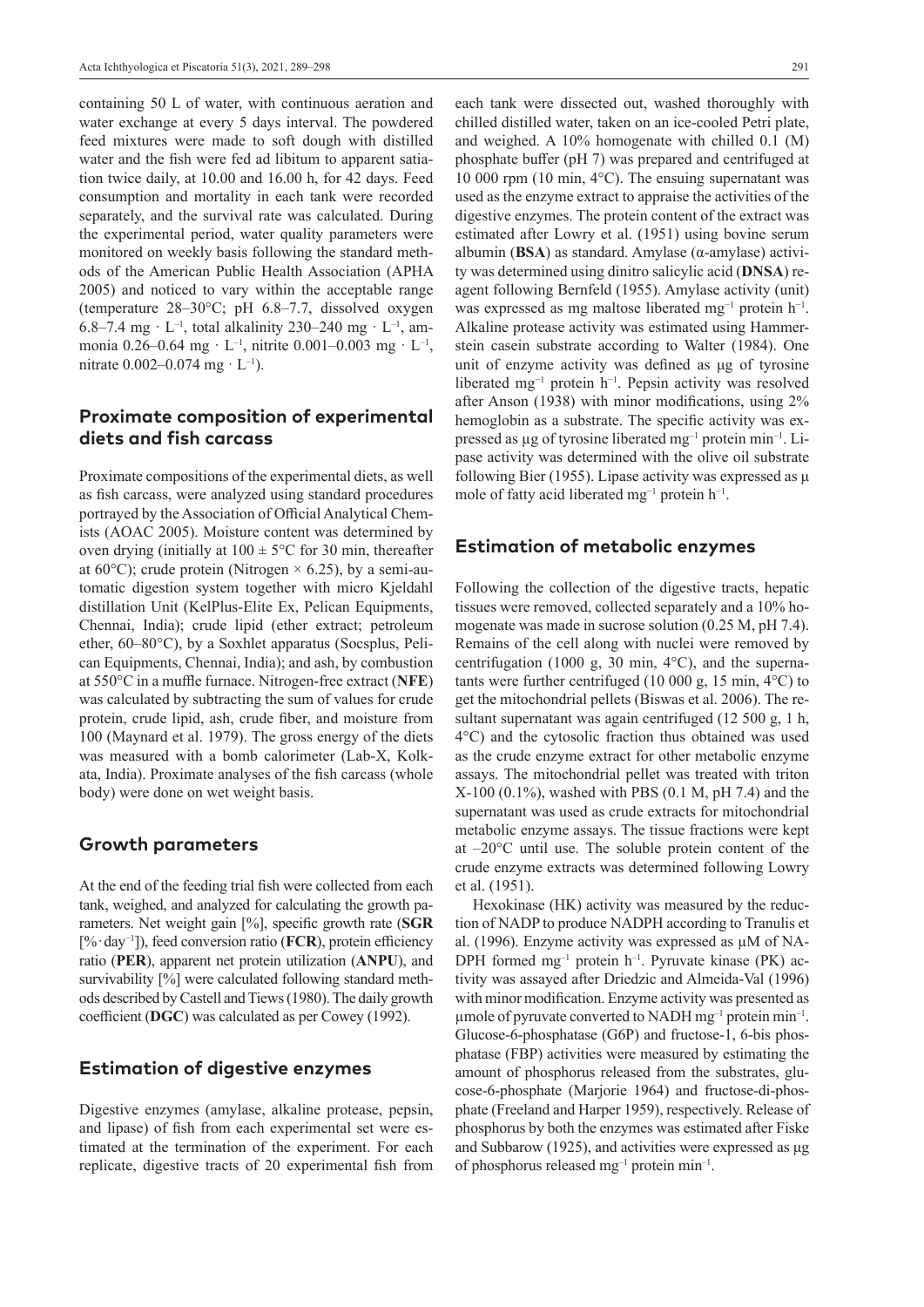Glucose-6-phosphate dehydrogenase (G6PD) activity was analyzed using glucose-6-phosphate (substrate) and NADP following Kornberg and Horecker (1955). Enzyme activity was expressed as μM of NADPH formed mg−1 protein h−1. NADP-malic enzyme (NADP-ME) activity was determined using L-malic acid as substrate (Hsu and Lardy 1967, modified by Murphy and Walker 1974). Enzyme activity was presented as μM of NADPH formed  $mg^{-1}$  protein  $h^{-1}$ . Lipid peroxidation (LPO) activity was measured according to Okhawa et al. (1979). Enzyme activity was expressed as thiobarbituric acid reactive substance (TBARS) formed  $mg^{-1}$  protein min<sup>-1</sup>.

Alanine transaminase (ALT) activity was determined using α-ketoglutarate and DL-Alanine as substrates (Reitman and Frankel 1957). ALT activity was expressed as μM of pyruvate formed  $mg^{-1}$  protein min<sup>-1</sup>. Likewise, Aspartate transaminase (AST) activity was measured with the substrate solution containing  $\alpha$ -ketoglutarate and DL-aspartic acid (Reitman and Frankel 1957). AST activity was expressed as μM of oxaloacetate formed mg–1 protein min–1. Glutamate dehydrogenase (GDH) activity of the crude mitochondrial enzyme extract was measured using sodium glutamate and tetrazolium salt (Lee and Lardy 1965). Enzyme activity was expressed as  $\mu$ M of formazan formed  $mg^{-1}$  protein  $h^{-1}$ .

#### **Statistical analysis**

The data were analyzed by one-way analysis of variance (ANOVA) as per Snedecor and Cochran (1994) to calculate the effect of dietary lipid level on growth performance and activities of the digestive as well as metabolic enzyme of fish and the least significance (LSD) was used for comparison of the mean values. Data are presented as treatment mean  $\pm$  standard error of the mean (SE).

### **Results**

The ingredients and proximate composition of the experimental diets are presented in Table 1. Experimental diets were isoproteinous (crude protein  $\approx 40\%$ ). However, supplementation of fish oil and vegetable oil has led to varying crude lipid levels in the diets (D1–D3) as 5.7%, 8.0%, and 10.45%, respectively. All experimental diets were readily accepted by the *O. bimaculatus* larvae.

The growth performance of *O. bimaculatus* larvae fed varying levels of dietary lipid for 42 days is depicted in Table 2. The growth of the larvae was significantly  $(P < 0.05)$  affected by the dietary crude lipid levels. The net weight gain (%) of the larvae showed an increasing trend with increasing levels of the dietary lipid up to 8% and thereafter decreased. Butter catfish larvae fed diet D2 containing 8% crude lipid had the highest weight gain, which was significantly different  $(P < 0.05)$  from other dietary lipid levels. The highest values of PER and ANPU were recorded in fish fed diet D2. The value of FCR was **Table 1.** Feed formulation and proximate composition (% DM Basis) of the experimental diets.

| Parameter                          | <b>Experimental diet</b> |                  |                  |  |  |
|------------------------------------|--------------------------|------------------|------------------|--|--|
|                                    | D1                       | D2               | D <sub>3</sub>   |  |  |
| Fish meal                          | 53.00                    | 53.0             | 53.00            |  |  |
| Groundnut oil cake                 | 15.00                    | 15.0             | 15.00            |  |  |
| Soybean meal                       | 10.00                    | 10.0             | 10.00            |  |  |
| Wheat flour                        | 10.50                    | 8.0              | 5.50             |  |  |
| Carboxy methyl cellulose           | 2.00                     | 2.0              | 2.00             |  |  |
| Fish: Veg. oil $(1:1)$             | 4.50                     | 7.0              | 9.50             |  |  |
| Vitamin-mineral mix*               | 5.00                     | 5.0              | 5.00             |  |  |
| Proximate composition [% DM basis] |                          |                  |                  |  |  |
| Dry matter                         | $92.85 \pm 0.06$         | $92.37 \pm 0.23$ | $92.06 \pm 0.05$ |  |  |
| Crude protein                      | $40.46 \pm 0.06$         | $40.18 \pm 0.49$ | $40.61 \pm 0.83$ |  |  |
| Crude lipid                        | $5.70 \pm 0.20$          | $8.00 \pm 0.25$  | $10.45 \pm 0.45$ |  |  |
| <b>Total Ash</b>                   | $14.40 \pm 0.30$         | $15.40 \pm 0.20$ | $16.50 \pm 0.30$ |  |  |
| Nitrogen free extracts             | $29.50 \pm 0.37$         | $27.61 \pm 2.05$ | $21.80 \pm 0.28$ |  |  |
| Crude protein: crude fat           | 7:1                      | 5:1              | 4:1              |  |  |
| Energy [ $kJ$ $g^{-1}$ ]           | $13.85 \pm 0.02$         | $14.09 \pm 0.08$ | $14.39 \pm 0.08$ |  |  |

\*Vitamin-mineral premix contains: Vitamin A (as acetate) 5000 I.U., cholecalciferol 1000 I.U., thiamine monocitrate 10 mg, riboflavin 10 mg, pyridoxine hydrochloride 5 mg, cyanocobalamine 15 µg, nicotinamide 75 mg, calcium pantothenate 10 mg, ascorbic acid 150 mg, α-tocopheryl acetate 25 mg, biotin 5 mg, folic acid 5 mg, menadione 100 mg, choline chloride 50 mg, PABA 5 mg, myoinositol 10 mg, calcium lactate 0.125, magnesium oxide 60 mg, dried ferrous sulphate 30 mg, manganese sulphate 2 mg, copper sulphate 2 mg, zinc sulphate 2 mg, sodium molybdate 0.25 mg, sodium bortate 0.80 mg, potassium iodate 20 mg, bicalcium phosphate 0.10 g, cobalt chloride 20 mg (Paul et al. 1997).

**Table 2.** Growth performance in *Ompok bimaculatus* larvae fed with graded levels of lipid.

| Parameter                        | <b>Experimental diet</b>      |                              |                               |
|----------------------------------|-------------------------------|------------------------------|-------------------------------|
|                                  | D <sub>1</sub>                | D <sub>2</sub>               | D <sub>3</sub>                |
| Initial weight [g]               | $0.15 \pm 0.02$               | $0.14 \pm 0.01$              | $0.15 \pm 0.01$               |
| Final weight $[g]$               | $1.10 \pm 0.12^a$             | $1.40 \pm 0.07$ <sup>b</sup> | $1.06 \pm 0.03^a$             |
| Net weight gain                  | $0.95 \pm 0.12^a$             | $1.31 \pm 0.06^{\rm b}$      | $0.91 \pm 0.03^a$             |
| Specific growth rate $[\%]$      | $4.73 \pm 0.35^{\circ}$       | $5.50 \pm 0.05^{\rm b}$      | $4.66 \pm 0.22$ <sup>a</sup>  |
| Daily growth coefficient         | $0.73 \pm 0.02^{\circ}$       | $1.003 \pm 0.05^{\circ}$     | $0.76 \pm 0.09^{\rm a}$       |
| Survivability                    | $83.85 \pm 6.15$              | $83.85 \pm 6.15$             | $79.55 \pm 5.46$              |
| Number of dead fish              | 25                            | 25                           | 31                            |
| Feed conversion ratio            | $1.86 \pm 0.10^b$             | $1.39 \pm 0.05^{\text{a}}$   | $1.74 \pm 0.07^{\rm b}$       |
| Protein efficiency ratio         | $1.31 \pm 0.09^{\rm a}$       | $2.39 \pm 0.17^{\rm b}$      | $1.30 \pm 0.08^{\text{a}}$    |
| Apparent net protein utilization | $16.09 \pm 0.92$ <sup>a</sup> | $23.19 \pm 1.10^b$           | $17.18 \pm 0.82$ <sup>a</sup> |

Data are presented as mean  $\pm$  standard error of the mean; mean values with different superscripts in a row differ significantly (*P* < 0.05).

the lowest for fish fed diet D2, however, didn't differ significantly between the diets D1 and D3. Butter catfish larvae in all treatment groups survived well (more than 80%) during the experimental period, and there were no significant differences among the groups.

Proximate carcass compositions of the butter catfish larvae fed experimental diets are presented in Table 3.

**Table 3.** Carcass composition [g · 100 g−1] of *O. bimaculatus* larvae fed different levels of lipid.

| Constituent $[g \cdot 100 g^{-1}]$ | <b>Experimental diet</b> |                    |                               |  |
|------------------------------------|--------------------------|--------------------|-------------------------------|--|
|                                    | D1                       | D <sub>2</sub>     | D <sub>3</sub>                |  |
| Moisture                           | $79.37 \pm 0.09^{\rm a}$ | $80.93 \pm 0.22^b$ | $79.80 \pm 0.17$ <sup>a</sup> |  |
| Crude protein                      | $13.93 \pm 0.09$         | $14.40 \pm 0.21$   | $14.03 \pm 0.08$              |  |
| Crude lipid                        | $2.50 \pm 0.06^{\circ}$  | $2.90 \pm 0.12^b$  | $2.77 \pm 0.07^{\rm b}$       |  |
| Ash                                | $1.70 \pm 0.06$          | $1.97 \pm 0.09$    | $1.80 \pm 0.06$               |  |

Data are presented as mean  $\pm$  standard error of the mean; mean values with different superscripts in a row differ significantly  $(P < 0.05)$ .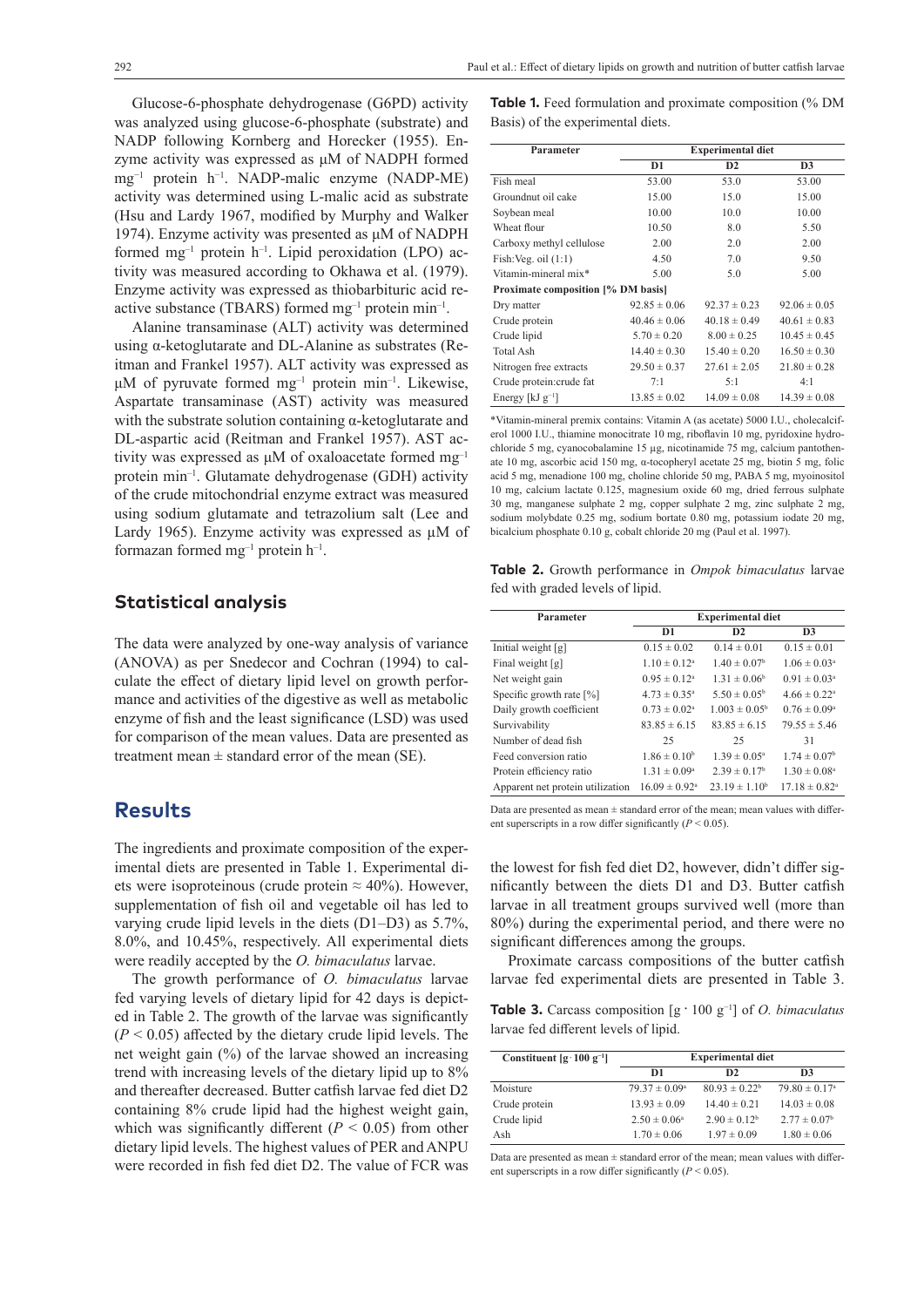

**Figure 1.** Specific activity of digestive enzymes of *Ompok bimaculatus* larvae fed varying levels of crude lipid. Mean values (± SE) with no common superscript letters are significantly different  $(P < 0.05)$ .

Moisture and lipid contents of the whole body were significantly  $(P < 0.05)$  affected by the dietary lipid levels, being the highest in larvae fed diet D2 containing 8% crude lipid. However, varying dietary lipid had no significant effect on crude protein and ash contents of *O. bimaculatus* larvae at the tested lipid levels.

Digestive enzymes i.e., amylase, alkaline protease, lipase, and pepsin of the butter catfish larvae fed diets with varied lipid levels are given in Fig. 1. Overall, digestive enzymes were significantly  $(P < 0.05)$  affected by the dietary lipid levels. Amylase activity in *O. bimaculatus* larvae significantly  $(P < 0.05)$  decreased with increasing dietary lipid levels. The highest alkaline protease and lipase activities were noticed in the butter catfish larvae fed diet D2 consisting of 8% crude lipid, while it was not significantly (*P* < 0.05) different from the group fed diet D1. The highest pepsin activity was also documented in the fish fed diet D2, although it did not differ significantly from the larvae that received diet D3 with 10.45% dietary lipid.

Activities of the hepatic enzymes involved in the intermediary metabolism of carbohydrate, protein, and lipid are depicted in Table 4. Varying dietary lipid levels led to significant differences ( $P < 0.05$ ) in the activities of PK, G6P, FBP, G6PD, LDH, ALT, and AST in *O. bimaculatus* larvae. While no significant differences were detected in the activities of HK, NADP-ME, GDH, and LPO, the activities of PK and two major neoglucogenic enzymes, G6P and FBP, significantly increased (*P* < 0.05) with the increase in the dietary lipid levels. The activity of G6PD, a key enzyme of lipogenesis, revealed a significant decrease  $(P < 0.05)$  with an increase in the dietary lipid level from 5.7% (D1) to 8% (D2). Further, significantly lower ( $P < 0.05$ ) activities of LDH, ALT, and AST were recorded in *O. bimaculatus* larvae fed diet D2 with 8% dietary lipid.

**Table 4.** Specific activity [U mg protein<sup>-1</sup>] of metabolic enzymes of *Ompok bimaculatus* larvae fed varying levels of lipid.

| <b>Enzyme</b>                     | <b>Experimental diet</b>     |                               |                              |  |
|-----------------------------------|------------------------------|-------------------------------|------------------------------|--|
|                                   | D <sub>1</sub>               | D2                            | D <sub>3</sub>               |  |
| Hexokinase                        | $9.82 \pm 0.35$              | $10.27 \pm 0.47$              | $10.54 \pm 0.51$             |  |
| Pyruvate kinase                   | $5.6 \pm 0.24$ <sup>a</sup>  | $6.2 \pm 0.27$ <sup>b</sup>   | $6.4 \pm 0.29^b$             |  |
| Lactate dehydrogenase             | $0.845 \pm 0.03$ °           | $0.507 \pm 0.02$ <sup>a</sup> | $0.690 \pm 0.03^b$           |  |
| Malate dehydrogenase              | $2.35 \pm 0.11$              | $2.24 \pm 0.09$               | $2.20 \pm 0.11$              |  |
| Glucose 6 phosphatase             | $4.05 \pm 0.13$ <sup>a</sup> | $4.38 \pm 0.17$ <sup>ab</sup> | $4.62 \pm 0.22^b$            |  |
| Fructose 1,6 bis phosphatase      | $3.10 \pm 0.11$ <sup>a</sup> | $3.42 \pm 0.14$ <sup>ab</sup> | $3.72 \pm 0.15^b$            |  |
| Alanine aminotransferase          | $3.88 \pm 0.16^b$            | $3.55 \pm 0.09^{\circ}$       | $3.78 \pm 0.12^b$            |  |
| Aspartate aminotransferase        | $6.55 \pm 0.17^{\rm b}$      | $6.15 \pm 0.12^a$             | $6.45 \pm 0.14$ <sup>b</sup> |  |
| Glutamate dehydrogenase           | $5.12 \pm 0.20$              | $5.20 \pm 0.23$               | $5.28 \pm 0.27$              |  |
| Glucose-6-phosphate dehydrogenase | $32.6 \pm 0.81^b$            | $27.5 \pm 0.76$ <sup>a</sup>  | $26.4 \pm 0.72$ <sup>a</sup> |  |
| Lipid peroxidation                | $0.92 \pm 0.06$              | $0.96 \pm 0.004$              | $1.02 \pm 0.006$             |  |

Data are presented as mean  $+$  standard error of the mean; mean values with different superscripts in a row differ significantly  $(P \le 0.05)$ .

# **Discussion**

During the experimental rearing of the *O. bimaculatus* larvae, water temperature varied within a narrow range (28–30°C) that was considered suitable since a temperature of around 30°C was suggested as optimum for the growth of catfish (Paul and Giri 2016). Other water quality parameters were also within the acceptable range as recommended elsewhere (Paul et al. 2000; Debnath et al. 2016). Apart from environmental factors, rearing of early larval stages under captive condition depends mostly on the availability of suitable diets that are readily acceptable and consists of nutrients at the required level to support growth and well being of the fish. Different larval stages of fish may have specific nutritional requirements (Malla and Banik 2015). Digestive systems of fish larvae are immature and therefore they depend on live food organisms to a great extent for the supply of exogenous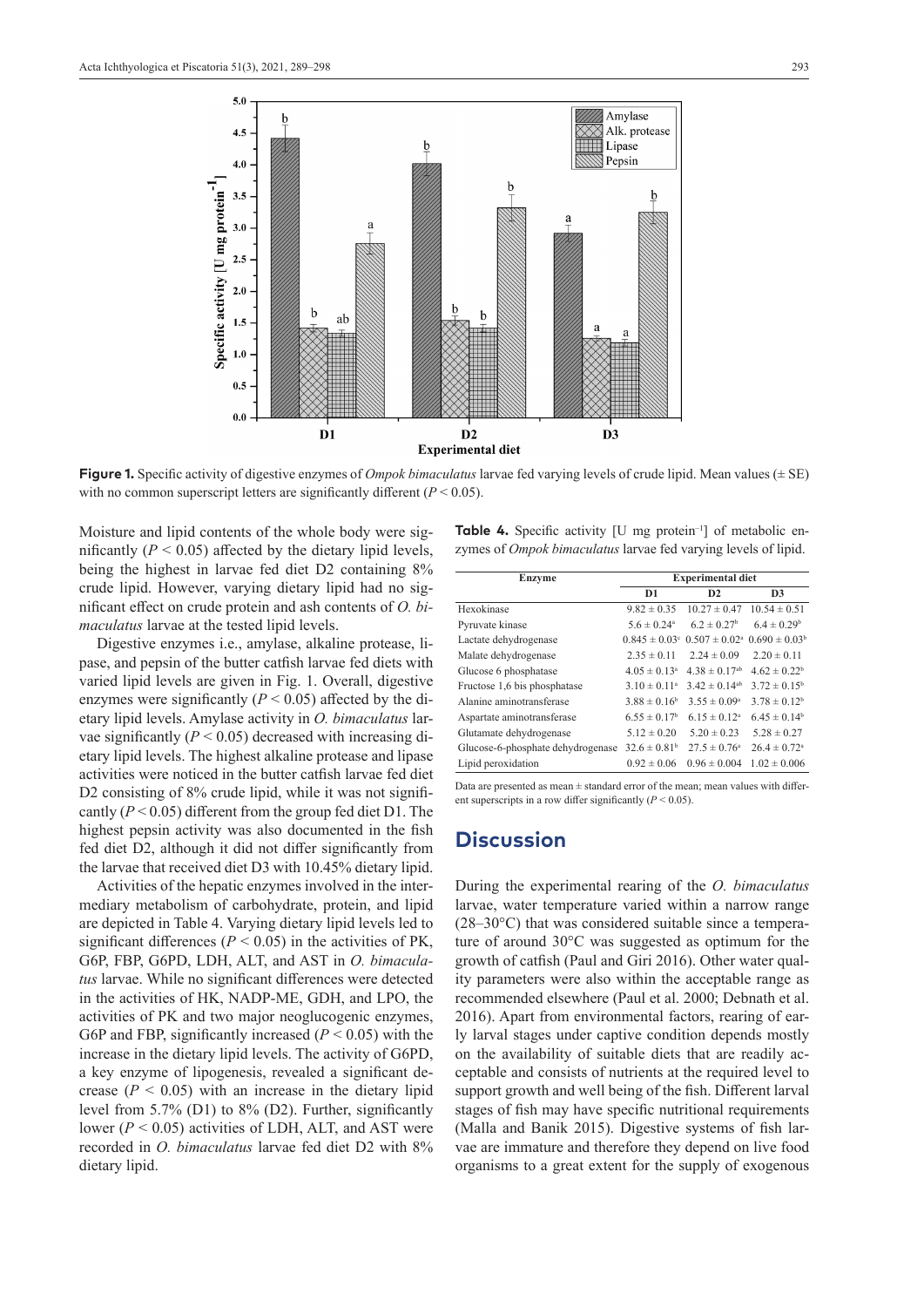enzymes. Generally, fish larvae do not prefer artificial diets, even if larviculture with formulated diets is essential for large-scale production of any species. The limited success of the dry formulated diets in larval rearing might be attributed to insufficient feed intake, imbalanced protein (non-protein energy sources), impaired digestive, as well as metabolic functions (Lee et al. 2002).

In the presently reported study, formulated diets were readily accepted by the 14 day old *O. bimaculatus* larvae. The study suggests that 8% lipid in a diet with 40% crude protein might support the growth and survivability of the butter catfish larvae during early development. The required lipid level detected in the presently reported study was close to the suggested lipid levels documented for other catfishes. For example, 6.5% and 7% optimum dietary lipid requirements were reported for *Ompok pabda* (Hamilton, 1822) fry (Paul et al. 2011) and *Mystus montanus* (Jerdon, 1849) (see Raj et al. 2007), respectively. Among carps, 6.5% lipid in the diets of *Ctenopharyngodon idella* (Valenciennes, 1844) (see Jin et al. 2013) and 7% lipid for the juveniles of common carp, *Cyprinus carpio* Linnaeus, 1758 (see Choi et al. 2015) supported maximum growth. On the contrary, elevated lipid requirements have also been suggested. For example, lipid levels of 10% for larvae of magur, *Clarias batrachus* (Linnaeus, 1758) (see BIS 2014b) and 17% for far eastern catfish, *Silurus asotus* Linnaeus, 1758 (see Kim et al. 2012) were reported. Therefore, the majority of the preceding studies suggested varying lipid requirement levels between 6% and 10% in diverse fish species, with few exceptions. Hence, the presently reported study considered this narrow level of variation for evaluation of the lipid levels. The ability of the fish to use lipid as a source of energy was noticed to vary among diverse fish species (Jauncey (1982)). Thus, different fish species at different life stages might require different dietary lipid levels and it needs to be evaluated separately for individual fish species. Our results were in agreement with some of the previous reports depicting 8% lipid requirement as optimal for a minor carp, *Barbonymus gonionotus* (Bleeker, 1849) (see Paul et al. 2010) and fingerlings of rohu, *Labeo rohita* (see Mishra and Samantaray 2004). BIS (2014a) also suggested an 8% crude lipid requirement for carp spawn and fry.

The presently reported study revealed that an increase in the dietary lipid level from 5.7% to 8% was associated with maximum growth and increased SGR [% · day−1] of the butter catfish larvae. Similarly, the lowest FCR and the maximum PER and ANPU values were recorded in the larvae fed diets with 8% crude lipid (D2). Our result was in compliance with the preceding reports indicating that increase in the dietary lipid up to a certain level might aid in efficient protein utilization that results in improved growth of the fish (Jauncey 1982; Kim et al. 2012). Similar results were recorded for the stinging catfish, *Heteropneustes fossilis* (Bloch, 1794) (see Akand et al. 1991) and rohu, *L. rohita* (see Mishra and Samantaray 2004). In contrast to these observations, high dietary lipid might cause to reduce fish growth, as documented for gibel carp,

*Carassius gibelio* (Bloch, 1782); and Chinese long snout catfish, *Leiocassis longirostris* Günther, 1864 (see Pei et al. 2004). In the presently reported study, the group of larvae fed diet D3 with 10.45% crude lipid was associated with poor growth, which was in agreement with Pei et al (2004). When the non-protein energy source in the diet becomes insufficient or inaccessible, the protein is used as a source of energy instead of growth (Mohanta et al. 2009). In the presently reported study, the groups reared with diets D1 (5.7% lipid) and D3 (10.45% lipid) portrayed relatively poor growth that might be indicative of poor utilization of the non-protein energy source (Wang et al. 2018). Further, in the presently reported study, around 80% survivability of the butter catfish larvae was achieved with the formulated diets during the feeding trial. Previously, 52.18% and 45.82% survivability of the *O. bimaculatus* larvae with egg custards and compound feed was documented by Malla and Banik (2015), which was relatively lower than the presently reported findings. Improved survivability accomplished in the presently reported study could be due to improved feed utilization by the larvae.

An increase in dietary lipid levels seems to be an important consideration for the food fishes as it might have a significant effect on the carcass quality (Cowey 1993). There might be a positive correlation between lipid levels in the diets and carcass lipid deposition (Cowey 1993), which was in harmony with the presently reported study. Similar observations have been recorded in several species, e.g., rockfish, *Sebastes schlegelii* Hilgendorf, 1880 (see Lee et al. 2002); Eurasian perch; *Perca fluviatilis* Linnaeus, 1758 (see Mathis et al. 2003); cobia, *Rachycentron canadum* (Linnaeus, 1766) (see Craig et al. 2006); and grouper, *Epinephelus malabaricus* (Bloch et Schneider, 1801) (see Williams 2007). On the contrary, Paul et al. (2011) could not find any difference in carcass lipid in another species of butter catfish, *O. pabda* by feeding different levels of lipid. In the presently reported study, carcass protein content was not significantly affected by the dietary lipid levels, which was consistent with previous reports on the juveniles of pike perch, *Sander lucioperca* (Linnaeus, 1758) (see Schulz et al. 2008) and cobia (Webb et al. 2010). Overall, the carcass composition of the *O. bimaculatus* larvae detected in the presently reported study was similar to the previous report by Debnath and Sahoo (2013).

Although the ontogeny of the digestive enzymes during the early development of the *O. bimaculatus* has been documented by some authors (Pradhan et al. 2013; Chowdhury et al. 2019), to the authors' knowledge, there is no information on the diet-related changes in the digestive enzymes in the butter catfish. Adaptations of the digestive system in different species exhibit close association with their diet (Fernandez et al. 2001). Thus, changes in digestive enzyme activity could be correlated with the biochemical composition of food and feeding behavior of fish (Kuzmina 1996). In the presently reported study, amylase activity in *O. bimaculatus* larvae was noticed to be significantly decreased with elevated dietary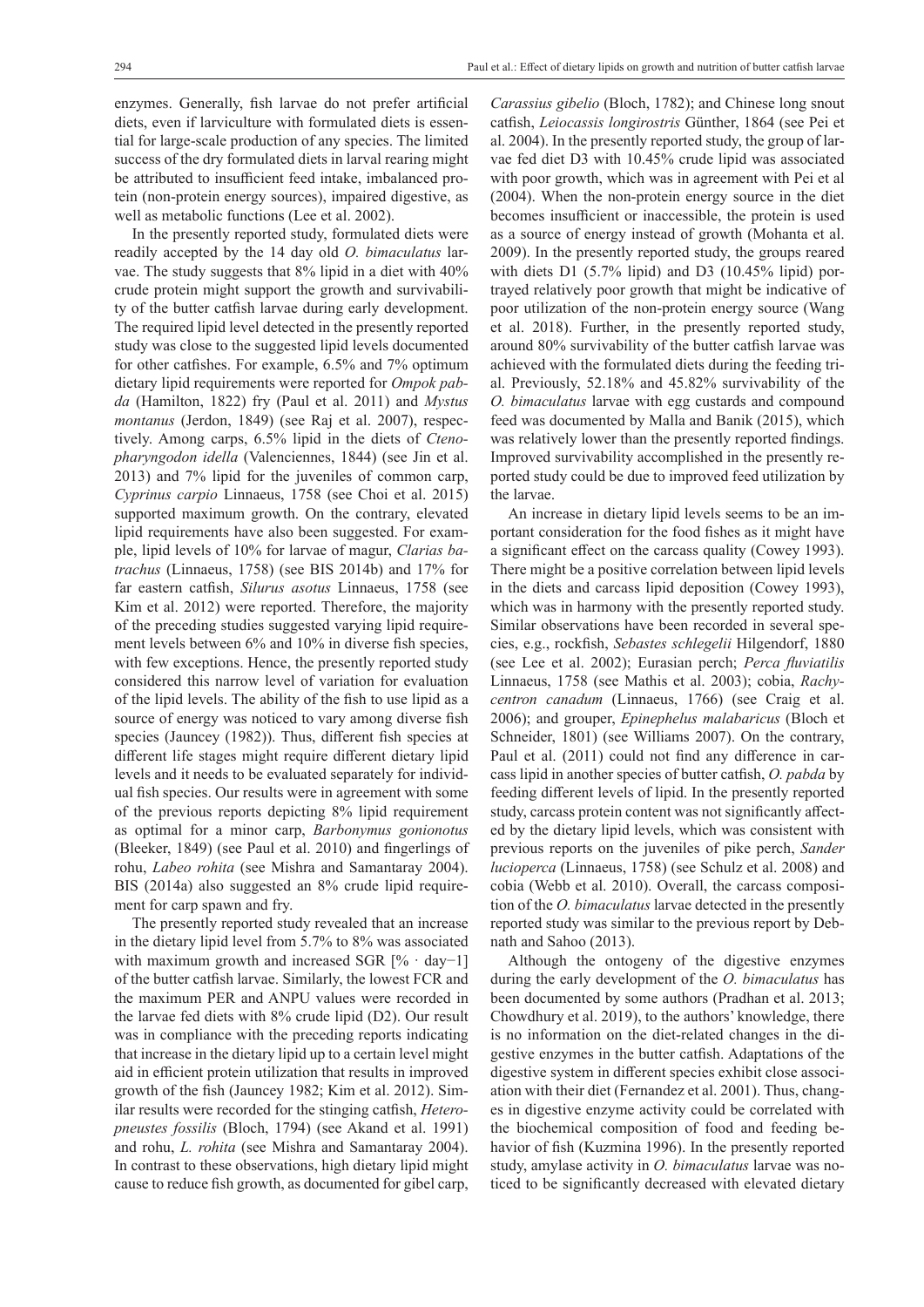lipid levels. Previously, amylase activity in gilthead sea bream, *Sparus aurata* Linnaeus, 1758, was noticed to be influenced by dietary lipid levels (Fountoulaki et al. 2005). While, maximum activities of the alkaline protease, pepsin, and lipase were recorded with the group that was fed 8% lipid (D2) and achieved the highest growth. Digestive enzymes might contribute towards efficient digestion of the dietary components, which could be reflected through the growth of the fishes. Thus, increased growth in fish (fed 8% dietary lipid) associated with enhanced digestive enzyme activities might be indicative of better nutrient utilization in fish as stated elsewhere (Mandal and Ghosh 2018).

The presently reported study appraised activities of some major metabolic enzymes to evaluate the effects of the varying dietary lipid levels. Activities of the amino acid catabolizing enzymes were influenced by the dietary lipid levels. The fish liver is the hotspot for transdeamination with ALT and AST as the major enzymes (Enes et al. 2006; Kumar et al. 2008). A decrease in the activities of ALT, AST, and LDH might suggest reduced protein catabolism in fish fed diet D2 with 8% lipid. LDH is the enzyme of the glycolytic pathway that mediates the bidirectional conversion of pyruvate to lactate. A hike in LDH activity could be noticed under stress (Chatterjee et al. 2006). Thus, reduced LDH activity in the fish reared on D2 might indicate no or negligible stress on the experimental fish. In the presently reported study, increased activities of the gluconeogenic enzymes (G6P and FBP) coincided with an increase in the dietary lipid levels. Gluconeogenesis is a major pathway for glucose homeostasis, where glucose is produced from non-carbohydrate precursors (e.g., amino acid, lactate, glycerols). Increased activity of the neoglucogenic enzymes associated with decreased activity of digestive amylase might be indicative of the production of glucose by gluconeogenesis to meet the energy demand in this carnivorous species. No significant variation was noticed in the activity of the major glycolytic enzyme, HK. G6PD is the key enzyme catalyzing the first step of the HMP-shunt

# **References**

- Akand AM, Hasan MR, Habib MAB (1991) Utilization of carbohydrate and lipid as dietary energy sources by stinging catfish. Pp. 93–100. In: De Silva S (Ed.) Fish nutrition research in Asia, Proceedings of the Fourth Asian Fish Nutrition Workshop, Asian Fisheries Society, Manila, the Philippines.
- Anson ML (1938) The estimation of pepsin, trypsin, papain and cathepsin with haemoglobin. Journal of General Physiology 22(1): 79–89. <https://doi.org/10.1085/jgp.22.1.79>
- AOAC (2005) Official methods of analysis of AOAC International (18th edn). Association of Official Analytical Chemists, Gaithersburg, MD, USA.
- APHA (2005) Standard methods for examination of water and wastewater (21th edn). American Public Health Association/American Water Works Association/Water Environment Federation, Washington DC, USA.

(pentose phosphate pathway) that generates NADPH for lipogenesis and stress management (Pandolfi et al. 1995). In the presently reported study, the activity of the lipogenic enzyme (G6PD) was inhibited by an increase in the dietary lipid, which was similar to the observations recorded in juveniles of Senegalese sole, *Solea senegalensis* Kaup, 1858 (see Dias et al. 2004; Guerreiro et al. 2012). Further, NADP-ME, GDH, and LPO activities were more or less unaffected by the dietary lipid levels. NADP-ME is responsible for NA-DP-dependent oxidative decarboxylation (malate to pyruvate and carbon dioxide) with the generation of NADPH that may be utilized for lipid biosynthesis, while GDH had been considered as a sensitive indicator of stress (Susan et al. 2010). Therefore, the results of the presently reported study might suggest that increased dietary lipid levels are neither required to augment lipid biosynthesis by the fish nor to induced stress on the experimental fish.

#### **Conclusion**

Results of the presently reported study indicated that 8% crude lipid in the diet with 40% crude protein might assure optimum growth and survival of *Ompok bimaculatus* larvae during early development. An appraisal on growth, body composition, and digestive as well as metabolic function in the butter catfish larvae recorded in the study might provide some important information to consider the application of formulated diets for the larviculture of *Ompok bimaculatus*.

### **Acknowledgments**

The authors greatly acknowledge the help and support of Dr. S.K. Swain, the Director, ICAR-Central Institute of Freshwater Aquaculture and Head, Department of Zoology, the University of Burdwan for providing the necessary facility to conduct the work.

- Bernfeld P (1955) Amylase ( $\alpha$ ) and ( $\beta$ ). Pp. 149–150. In: Colowick SP, Kaplan NO (Eds) Methods in enzymology, Vol. 1. Academic Press, New York, NJ, USA.
- Bier M (1955) Lipases. Pp. 627–642. In: Colowick SP, Kaplan NO (Eds) Methods in enzymology, Academic Press, New York, NJ, USA. [https://doi.org/10.1016/0076-6879\(55\)01111-7](https://doi.org/10.1016/0076-6879(55)01111-7)
- BIS (2014a) IS 16150: Fish Feed Specification Part 1: Carp feed. Bureau of Indian Standards, New Delhi, India.<https://bis.gov.in>
- BIS (2014b) IS 16150: Fish Feed Specifications Part 2: Catfish feed. Bureau of Indian Standards, New Delhi, India. <https://bis.gov.in>
- Biswas A, Pramanik M, Kundu S, Roy S, De J, Ray AK (2006) Alterations in enzyme activities in vital organs of triploid female catfish *Heteropneustes fossilis* (Bloch). Fish Physiology and Biochemistry 32(1): 73–81.<https://doi.org/10.1007/s10695-006-7657-0>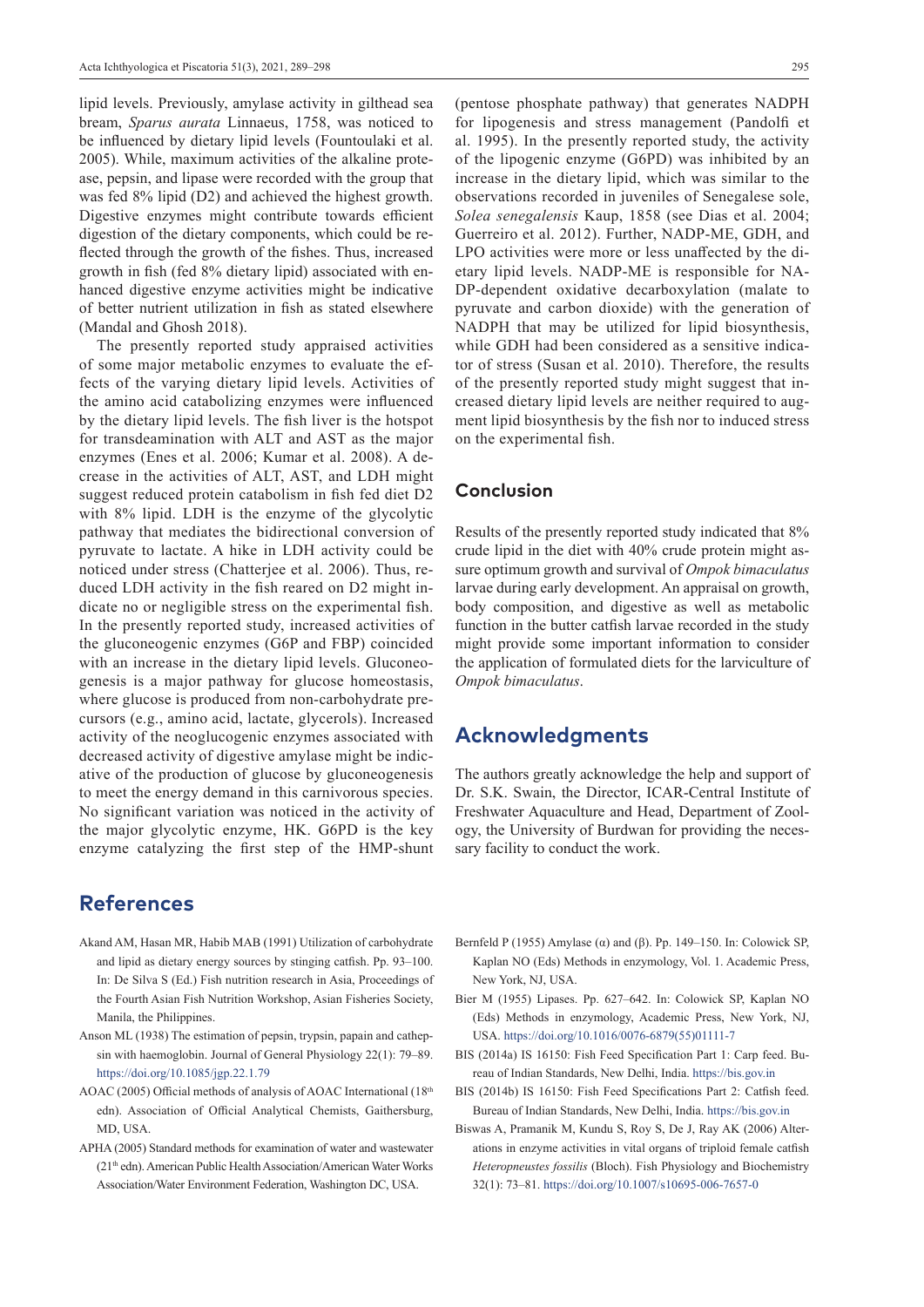- Boonyaratpalin M (1991) Nutritional studies on sea bass (*Lates calcarifer*). Pp. 33–44. In: De Silva SS (Ed.) Fish nutrition research in Asia. Asian Fisheries Society Publication No: 5. Manila, the Philippines.
- Castell JD, Tiews K (1980) Report of the EIFAC, IUNS and ICES Working Group on Standardization of Methodology in Fish Nutrition Research. P. 24. EIFAC/T36, EIFA/FAO.
- Chakrabarti PP, Mondal SC, Chattopadhaya DN, Mandal RN, Paul BN (2012) Pabda-Seed production and culture. Central Institute of Freshwater Aquaculture, Bhubaneswar, India.
- Chatterjee N, Pal AK, Das T, Manush SM, Sarma K, Venkateshwarlu G, Mukherjee SC (2006) Secondary stress response in Indian major carps *Labeo rohita* (Ham), *Catla catla* (Ham) and *Cirrhinus mrigala* (Ham) fry to increasing packing densities. Aquaculture Research 37(5): 472–476. <https://doi.org/10.1111/j.1365-2109.2006.01469.x>
- Chen MY, Zhang XM (2004) [Recent advances in digestive physiology of marine fish larvae-juvenile]. Marine Fisheries Research 25(3): 81–88. [In Chinese]
- Choi J, Aminikhoei Z, Kim YO, Lee SM (2015) Effects of dietary protein and lipid levels on growth and body composition of juvenile Fancy carp (*Cyprinus carpio*. Var.) Koi. International Journal of Biological, Biomolecular, agricultural. Food and Biotechnological Engineering 9(1): 31–37.
- Chowdhury D, Paul BN, Ghosh K (2019) Profiles of digestive and metabolic enzymes in butter catfish, *Ompok bimaculatus* (Bloch, 1794) during early development. Golden Jubilee International Conference on "Trends in Zoology", 3–4 January 2019, Burdwan, India, 90.
- Cowey CB (1992) Nutrition: Estimating requirements of rainbow trout. Aquaculture 100(1–3): 177–189. [https://doi.org/10.1016/0044-](https://doi.org/10.1016/0044-8486(92)90370-Z) [8486\(92\)90370-Z](https://doi.org/10.1016/0044-8486(92)90370-Z)
- Cowey CB (1993) Some effects of nutrition on flesh quality of cultured fish. P. 227. In: Kaushik SJ, Luquet P (Eds) Fish nutrition in practice. INRA, Paris, France.
- Craig SR, Schwarz MH, McLean E (2006) Juvenile cobia (*Rachycentron canadum*) can utilize a wide range of protein and lipid levels without impacts on production characteristics. Aquaculture 261(1): 384–391.<https://doi.org/10.1016/j.aquaculture.2006.08.004>
- Debnath C, Sahoo L (2013) Body composition of *Ompok bimaculatus* (Bloch, 1794) from Tripura waters with respect to body size, condition factor and sex. Fishery Technology 50(4): 354–356.
- Debnath C, Dube K, Saharan N, Tiwari VK, Datta M, Sahoo L, Yadav GS, Das P (2016) Growth and production of endangered Indian butter catfish, *Ompok bimaculatus* (Bloch) at different stocking densities in earthen ponds. Aquaculture Research 47(10): 3265–3275. <https://doi.org/10.1111/are.12780>
- Dias J, Rueda-Jasso R, Panserat S, da Conceicao LE, Gomes EF, Dinis MT (2004) Effect of dietary carbohydrate to lipid ratios on growth, lipid deposition and metabolic hepatic enzymes in juvenile Senegalese sole (*Solea senegalensis*, Kaup). Aquaculture Research 35(12): 1122–1130.<https://doi.org/10.1111/j.1365-2109.2004.01135.x>
- Driedzic RW, Almeida-Val VMF (1996) Enzymes of cardiac energy metabolism in Amazonian teleosts and fresh-water stingray (*Potamotrygon hystrix*). Journal of Exploratory Zoology 274(6): 327–333. [https://](https://doi.org/10.1002/(SICI)1097-010X(19960415)274:6%3C327::AID-JEZ1%3E3.0.CO;2-Q) [doi.org/10.1002/\(SICI\)1097-010X\(19960415\)274:6%3C327::AID-](https://doi.org/10.1002/(SICI)1097-010X(19960415)274:6%3C327::AID-JEZ1%3E3.0.CO;2-Q)[JEZ1%3E3.0.CO;2-Q](https://doi.org/10.1002/(SICI)1097-010X(19960415)274:6%3C327::AID-JEZ1%3E3.0.CO;2-Q)
- Enes P, Panserat S, Kaushik S, Oliva-Teles A (2006) Effect of normal and waxy maize starch on growth, food utilization and hepatic glucose metabolism in European sea bass (*Dicentrarchus labrax*) juveniles. Comparative Biochemistry and Physiology Part A 143(1): 89–96.<https://doi.org/10.1016/j.cbpa.2005.10.027>
- Fernandez I, Moyano FJ, Diaz M, Martinez T (2001) Characterization of α-amylase activity in five species of Mediterranean sparid fishes (Sparidae, Teleotei). Journal of Experimental Marine Biology and Ecology 262(1): 1–12. [https://doi.org/10.1016/S0022-0981\(01\)00228-3](https://doi.org/10.1016/S0022-0981(01)00228-3)
- Fiske CH, Subbarow Y (1925) The colorimetric determination of phosphorus. Journal of Biological Chemistry 66(2): 375–400. [https://doi.](https://doi.org/10.1016/S0021-9258(18)84756-1) [org/10.1016/S0021-9258\(18\)84756-1](https://doi.org/10.1016/S0021-9258(18)84756-1)
- Fountoulaki E, Alexis MN, Nengas I, Venou B (2005) Effect of diet composition on nutrient digestibility and digestive enzyme levels of gilthead sea bream (*Sparus aurata* L.). Aquaculture Research 6(13): 1243–1251.<https://doi.org/10.1111/j.1365-2109.2005.01232.x>
- Freeland RA, Harper AL (1959) The study of metabolic pathway by means of adaptation. Journal of Biological Chemistry 234(6): 1350– 1354. [https://doi.org/10.1016/S0021-9258\(18\)70010-0](https://doi.org/10.1016/S0021-9258(18)70010-0)
- Giri SS, Bokhtiar SM, Sahoo SK, Paul BN, Mohanty SS (2019) Aquaculture of commercially important finfishes in south Asia. SAARC Agriculture Centre, SAARC, Dhaka, Bangladesh.
- Glencross BD (2009) Exploring the nutritional demand for essential fatty acids by aquaculture species. Reviews in Aquaculture 1(2): 71–124.<https://doi.org/10.1111/j.1753-5131.2009.01006.x>
- Guerreiro I, Peres H, Castro-Cunha M, Oliva-Teles A (2012) Effect of temperature and dietary protein/lipid ratio on growth performance and nutrient utilization of juvenile Senegalese sole (*Solea senegalensis*). Aquaculture Nutrition 18(1): 98–106. [https://doi.](https://doi.org/10.1111/j.1365-2095.2011.00884.x) [org/10.1111/j.1365-2095.2011.00884.x](https://doi.org/10.1111/j.1365-2095.2011.00884.x)
- Hsu RY, Lardy HA (1967) Pigeon liver malic enzyme II isolation, characterization and some properties. Journal of Biological Chemistry 242(3): 520–526. [https://doi.org/10.1016/S0021-9258\(18\)96304-0](https://doi.org/10.1016/S0021-9258(18)96304-0)
- IUCN (2014) IUCN Red List of Threatened Species. Version, 2014.3. <http://www.iucnredlist.org>
- Jauncey K (1982) The effects of varying protein level on growth, food conversion, protein utilization and body composition of juvenile tilapias (*Sarotherodon mossambicus*). Aquaculture 27(1): 43–54. [https://doi.org/10.1016/0044-8486\(82\)90108-9](https://doi.org/10.1016/0044-8486(82)90108-9)
- Jin Y, Tian LX, Zeng SL, Xie SW, Yang HJ, Liang GY, Liu YJ (2013) Dietary lipid requirement on non-specific immune responses in juvenile grass carp (*Ctenopharyngodon idella*). Fish and Shellfish Immunology 34(5): 1202–1208. [https://doi.org/10.1016/j.](https://doi.org/10.1016/j.fsi.2013.01.008) [fsi.2013.01.008](https://doi.org/10.1016/j.fsi.2013.01.008)
- Kim KD, Lim SG, Kang YJ, Kim KW, Son MH (2012) Effects of dietary protein and lipid levels on growth and body composition of juvenile far eastern catfish *Silurus asotus*. Asian-Australasian Journal of Animal Sciences 25(3): 369–374.<https://doi.org/10.5713/ajas.2011.11089>
- Kornberg A, Horecker BL (1955) Glucose-6-phosphate dehydrogenase. Pp. 323–333. In: Colowick SP, Kaplan NO (Eds) Methods in enzymology. Academic Press, New York, NJ, USA. [https://doi.](https://doi.org/10.1016/0076-6879(55)01046-X) [org/10.1016/0076-6879\(55\)01046-X](https://doi.org/10.1016/0076-6879(55)01046-X)
- Kumar V, Sahu NP, Pal AK, Kumar S, Gupta SK (2008) Gelatinized to non-gelatinized starch ratio in the diet of *Labeo rohita*: Effect on digestive and metabolic response and on growth. Journal of Animal Physiology and Animal Nutrition 92(4): 492–501. [https://doi.](https://doi.org/10.1111/j.1439-0396.2007.00739.x) [org/10.1111/j.1439-0396.2007.00739.x](https://doi.org/10.1111/j.1439-0396.2007.00739.x)
- Kuzmina VV (1996) Digestive enzymes as an indicator of feeding ecology of wild fish. Pp. 9–13. In: MacKinlay D, Shearer K (Eds) Feeding Ecology and Nutrition in Fish Symposium Proceedings, American Fisheries Society, Vancouver, BC, Canada.
- Lakra WS, Sarkar UK, Gopalakrishnan A, Pandian AK (2010) Threatened freshwater fishes of India. National Bureau of Fish Genetic Resources, Lucknow, India.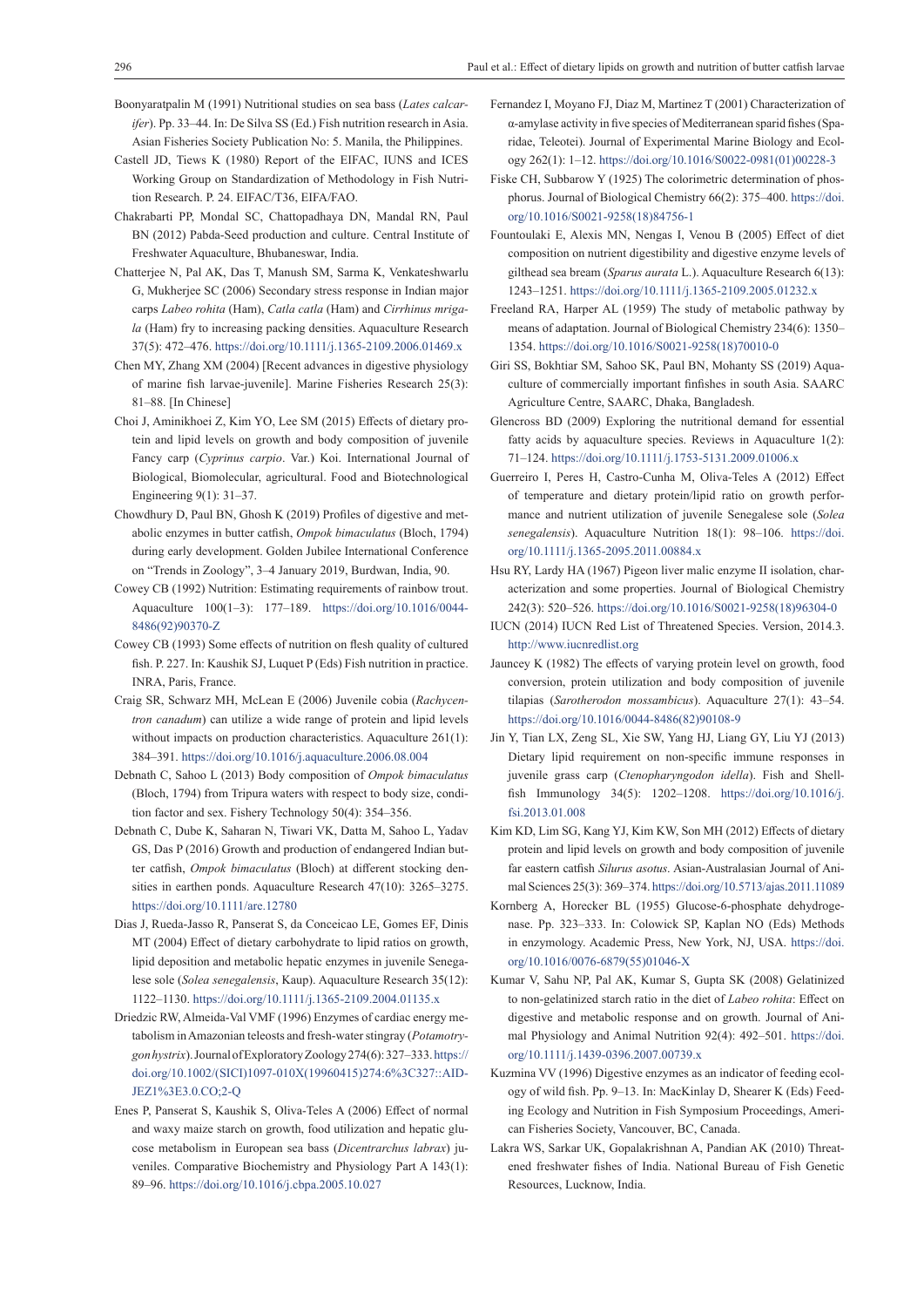- Lee YL, Lardy MA (1965) Influence of thyroid hormones on L α-glycerophosphate dehydrogenases in various organs of rat. Journal of Biological Chemistry 240(3): 1427–1430. [https://doi.org/10.1016/](https://doi.org/10.1016/S0021-9258(18)97593-9) [S0021-9258\(18\)97593-9](https://doi.org/10.1016/S0021-9258(18)97593-9)
- Lee SM, Jeon IG, Lee JY (2002) Effects of digestible protein and lipid levels in practical diets on growth, protein utilization and body composition of juvenile rockfish (*Sebastes schlegeli*). Aquaculture 211(1): 227–239. [https://doi.org/10.1016/S0044-](https://doi.org/10.1016/S0044-8486(01)00880-8) [8486\(01\)00880-8](https://doi.org/10.1016/S0044-8486(01)00880-8)
- Lowry OH, Ronebrough NJ, Farr AL, Randall RJ (1951) Protein measurement with Folin phenol reagent. Journal of Biological Chemistry 193(3): 265–276. [https://doi.org/10.1016/S0021-9258\(19\)52451-6](https://doi.org/10.1016/S0021-9258(19)52451-6)
- Malla S, Banik S (2015) Reproductive biology of an endangered catfish, *Ompok bimaculatus* (Bloch, 1794) in the lotic waterbodies of Tripura, North-East India. International Journal of Fisheries and Aquatic Studies 2(4): 251–260.
- Mandal S, Ghosh K (2018) Utilization of fermented pistia leaves in the diet of rohu, *Labeo rohita* (Hamilton): Effects on growth, digestibility and whole body composition. Waste and Biomass Valorization 10(11): 3331–3342. <https://doi.org/10.1007/s12649-018-0336-4>
- Marjorie AS (1964) Methods in enzymology Vol II. P. 541. In: Colowick SP, Kaplan NO (Eds) Academic Press, New York, NJ, USA.
- Mathis N, Feidt C, Brun-Bellut J (2003) Influence of protein/energy ratio on carcass quality during the growing period of Eurasian perch (*Perca fluviatilis*). Aquaculture 217(1): 453–464. [https://doi.](https://doi.org/10.1016/S0044-8486(02)00122-9) [org/10.1016/S0044-8486\(02\)00122-9](https://doi.org/10.1016/S0044-8486(02)00122-9)
- Maynard L, Loosil J, Hintz H, Warner R (1979) Animal Nutrition (7<sup>th</sup> edn). McGraw-Hill, New York, NJ, USA.
- Mishra K, Samantaray K (2004) Interacting effects of dietary lipids and temperature on growth, body composition and fatty acid profile of rohu, *Labeo rohita* (Hamilton). Aquaculture Nutrition 10(6): 359– 369.<https://doi.org/10.1111/j.1365-2095.2004.00311.x>
- Mohanta KN, Mohanty SN, Jena J, Sahu NP (2009) A dietary energy level of 14.6 MJ kg<sup>-1</sup> and protein to energy ratio of 20.2 g MJ kg<sup>-1</sup> results in best growth performance and nutrient accretion in silver barb *Puntius gonionotus* fingerling. Aquaculture Nutrition 15(6): 627–637.<https://doi.org/10.1111/j.1365-2095.2008.00632.x>
- Murphy G, Walker DG (1974) Enzyme synthesis in the regulation of hepatic 'malic' enzyme activity. Biochemical Journal 144(1): 149– 160.<https://doi.org/10.1042/bj1440149>
- NRC (1993) Nutrient requirements of fish. National Research Council (NRC). National Academy Press. Washington, DC, USA.
- NRC (2011) Nutrient requirements of fish. National Research Council (NRC). National Academy Press. Washington, DC, USA.
- Okhawa H, Ohishi N, Yagi K (1979) Assay for lipid peroxides in animal tissues by thiobarbituric acid reaction. Analytical Biochemistry 95(2): 351–358. [https://doi.org/10.1016/0003-2697\(79\)90738-3](https://doi.org/10.1016/0003-2697(79)90738-3)
- Pandolfi PP, Sonati F, Rivi R, Manson P, Grosveld F, Luzzatto L (1995) Targeted disruption of the house keeping genes encoding Glucose 6-phosphate dehydrogenase (G6PD):G6PD is dispensable for pentose synthesis but essential defense against oxidative stress. EMBO Journal 14(21): 5209–5215. [https://doi.](https://doi.org/10.1002/j.1460-2075.1995.tb00205.x) [org/10.1002/j.1460-2075.1995.tb00205.x](https://doi.org/10.1002/j.1460-2075.1995.tb00205.x)
- Paul BN, Adhkar iS, Ayyappan S (2000) Effect of feeding frequency on the growth of *Labeo rohita* juvenile and on water quality in Flowthrough system. Indian Journal of Animal Nutrition 17(1): 64–66.
- Paul BN, Giri SS (2016) Carp and Catfish. Pp. 337–403. In: Bakshi MPS, Wadhwa M (Eds) Animal feeding-concepts and practices. Satish Serial Publishing House, Azadpur, Delhi, India.
- Paul BN, Nandi S, Sarkar S, Mukhopadhyay PK (1997) Effects of feeding unconventional animal protein sources on the nitrogen metabolism in *Labeo rohita* (Hamilton). Israeli Journal of Aquaculture – Bamidgeh 49(4): 183–192.
- Paul BN, Giri SS, Sarkar S, Mohanty SN, Sarangi N (2010) Effect of varying protein and lipid levels on the growth of medium carp, *Puntius gonionotus*. Animal Nutrition and Feed Technology 10(1): 81–86.
- Paul BN, Datta AK, Das S, Chattopadhyay DN, Giri SS, Mohanty SN (2011) Effect of dietary lipid levels on growth and carcass composition of *Ompok pabda* (*Siluridae*) fry. Indian Journal of Animal Nutrition 28(2): 198–202.
- Paul BN, Bhowmick S, Chanda S, Sridhar N, Giri SS (2018) Nutrient profile of five freshwater fish species. SAARC Journal of Agriculture 16(2): 25–41. <https://doi.org/10.3329/sja.v16i2.40256>
- Paul BN, Das A, Bhowmick S, Mandal RN, Singh P, Adhikari S, Chowdhury D, Ghosh K, Chakrabarti PP, Giri SS (2020) Protein requirement of *Ompok bimaculatus* (1794) Larvae. Animal Nutrition and Feed Technology 20(3): 525–533. [https://doi.org/10.5958/0974-](https://doi.org/10.5958/0974-181X.2020.00046.3) [181X.2020.00046.3](https://doi.org/10.5958/0974-181X.2020.00046.3)
- Pei Z, Xie S, Lei W, Zhu X, Yang Y (2004) Comparative study on the effect of dietary lipid level on growth and feed utilization for gibel carp (*Carassius auratusgibelio*) and Chinese longsnout catfish (*Leiocassis longirostris* Gunther). Aquaculture Nutrition 10(4): 209–216. <https://doi.org/10.1111/j.1365-2095.2004.00291.x>
- Pradhan PK, Jena JK, Mitra G, Sood N, Gisbert E (2013) Ontogeny of the digestive enzymes in butter catfish *Ompok bimaculatus* (Bloch) larvae. Aquaculture 372–375: 62–69. [https://doi.org/10.1016/j.aqua](https://doi.org/10.1016/j.aquaculture.2012.10.024)[culture.2012.10.024](https://doi.org/10.1016/j.aquaculture.2012.10.024)
- Raizada S, Lal KK, Sarkar UK, Varshney PK, Sahu V, Yadav KC, Jena JK (2013) Captive breeding and embryonic development of butter catfish (*Ompok bimaculatus*, Bloch 1794), a threatened fish of Indian sub-continent in North India. Proceedings of the National Academy of Sciences. India. Section B, Biological Sciences 83(3): 333–339. <https://doi.org/10.1007/s40011-013-0156-z>
- Raj AJA, Haniffa MA, Seetharaman S, Appelbaum S (2007) Effect of dietary lipid levels on survival and growth of the threatened freshwater catfish *Mystus montanus*. Ege Journal of Fisheries and Aquatic Sciences 24(1–2): 51–54.
- Rawat P, Biswas P, Patel B, Saha H (2018) Effect of dietary incorporation of chemo-attractants on growth and survival during seed rearing of *Ompok bimaculatus* (Bloch). Turkish Journal of Fisheries and Aquatic Sciences 18(3): 491–499. [https://doi.org/10.4194/1303-](https://doi.org/10.4194/1303-2712-v18_3_15) [2712-v18\\_3\\_15](https://doi.org/10.4194/1303-2712-v18_3_15)
- Reitman S, Frankel S (1957) A colorimetric method for the determination of serum glutamic α-oxaloacetic and glutamic pyruvic transaminases. American Journal of Clinical Pathology 28(1): 56–63. <https://doi.org/10.1093/ajcp/28.1.56>
- Sankian Z, Khosravi S, Kim YO, Lee SM (2017) Effect of dietary protein and lipid level on growth, feed utilization and muscle composition in golden mandarin fish *Siniperca scherzeri*. Fisheries and Aquatic Sciences 20(1): 1–7.<https://doi.org/10.1186/s41240-017-0053-0>
- Schulz C, Huber M, Ogunji J, Rennert B (2008) Effects of varying dietary protein to lipid ratios on growth performance and body composition of juvenile pike perch (*Sander lucioperca*). Aquaculture Nutrition 14(2): 166–173. [https://doi.org/10.1111/j.1365-](https://doi.org/10.1111/j.1365-2095.2007.00516.x) [2095.2007.00516.x](https://doi.org/10.1111/j.1365-2095.2007.00516.x)
- Snedecor GW, Cochran WG (1994) Statistical methods ( $8<sup>th</sup>$  edn). Oxford and IBH Publishing Co. Pvt. Ltd., New Delhi, India.